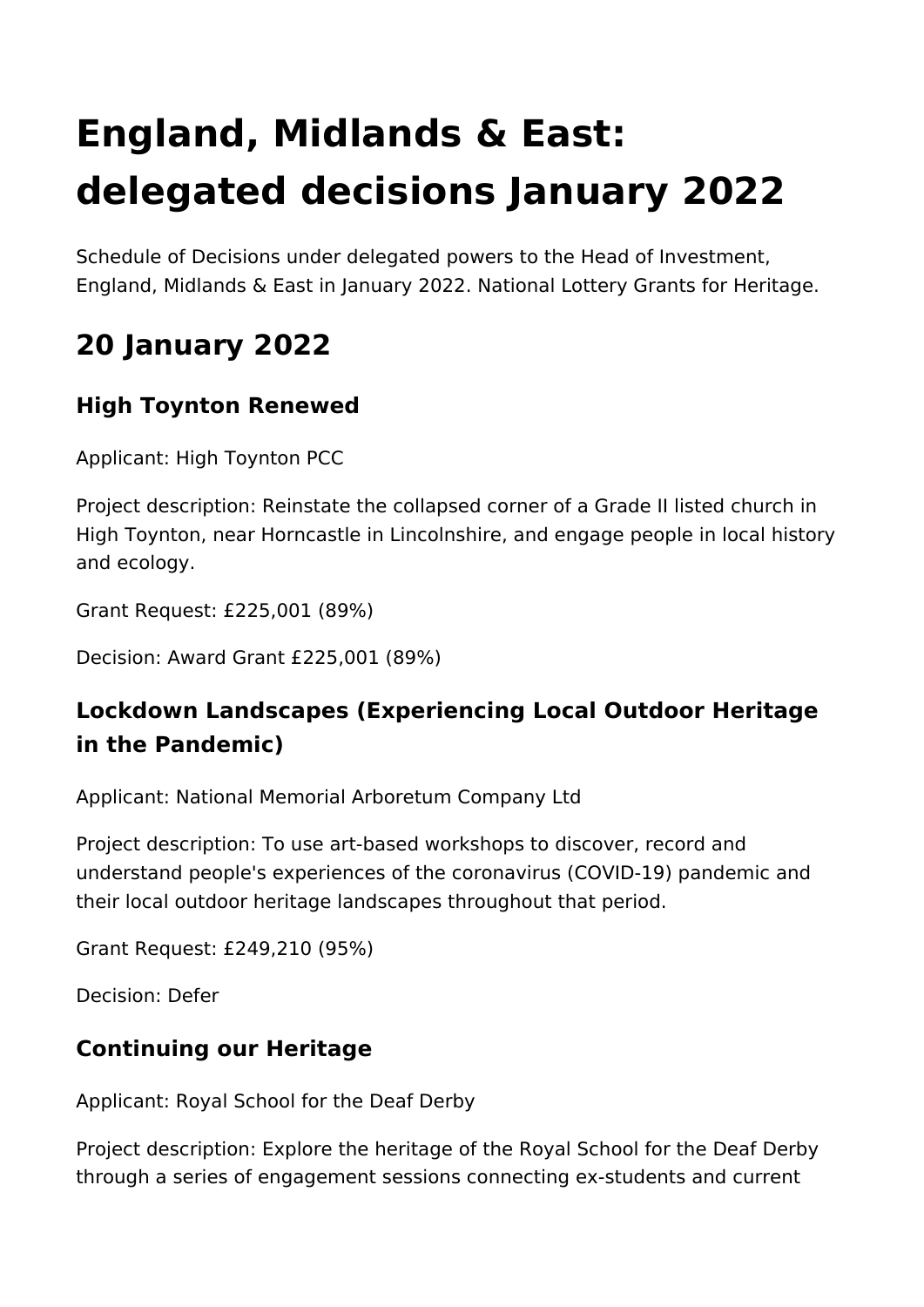pupils with the school's collection of historic videos.

Grant Request: £9,825 (100%)

Decision: Award Grant £9,825 (100%)

# **National Justice Museum S.H.E.D Young People & Protest**

Applicant: National Justice Museum

Project description: To hold a week of free activities in the National Justice Museums courtyard which challenge participants to think about the role of protest and young people in justice.

Grant Request: £10,000 (100%)

Decision: Reject

# **Better by Change**

Applicant: Mansfield District Council

Project description: This is a multi-strand project focusing on disability heritage and access at Mansfield Museum, Nottinghamshire.

Grant Request: £229,271 (84%)

Decision: Award Grant £229,271 (84%)

# **Green Farm – Reaching out to Ancient Woodland**

Applicant: Worcestershire Wildlife Trust

Project description: Expand and protect habitat for UK BAP species and involve under-served groups; with a focus on continued engagement.

Grant Request: £240,374 (43%)

Decision: Award Grant £240,374 (43%)

# **PORTRAIT OF MIDDLETON**

Applicant: MIDDLETON VILLAGE HALL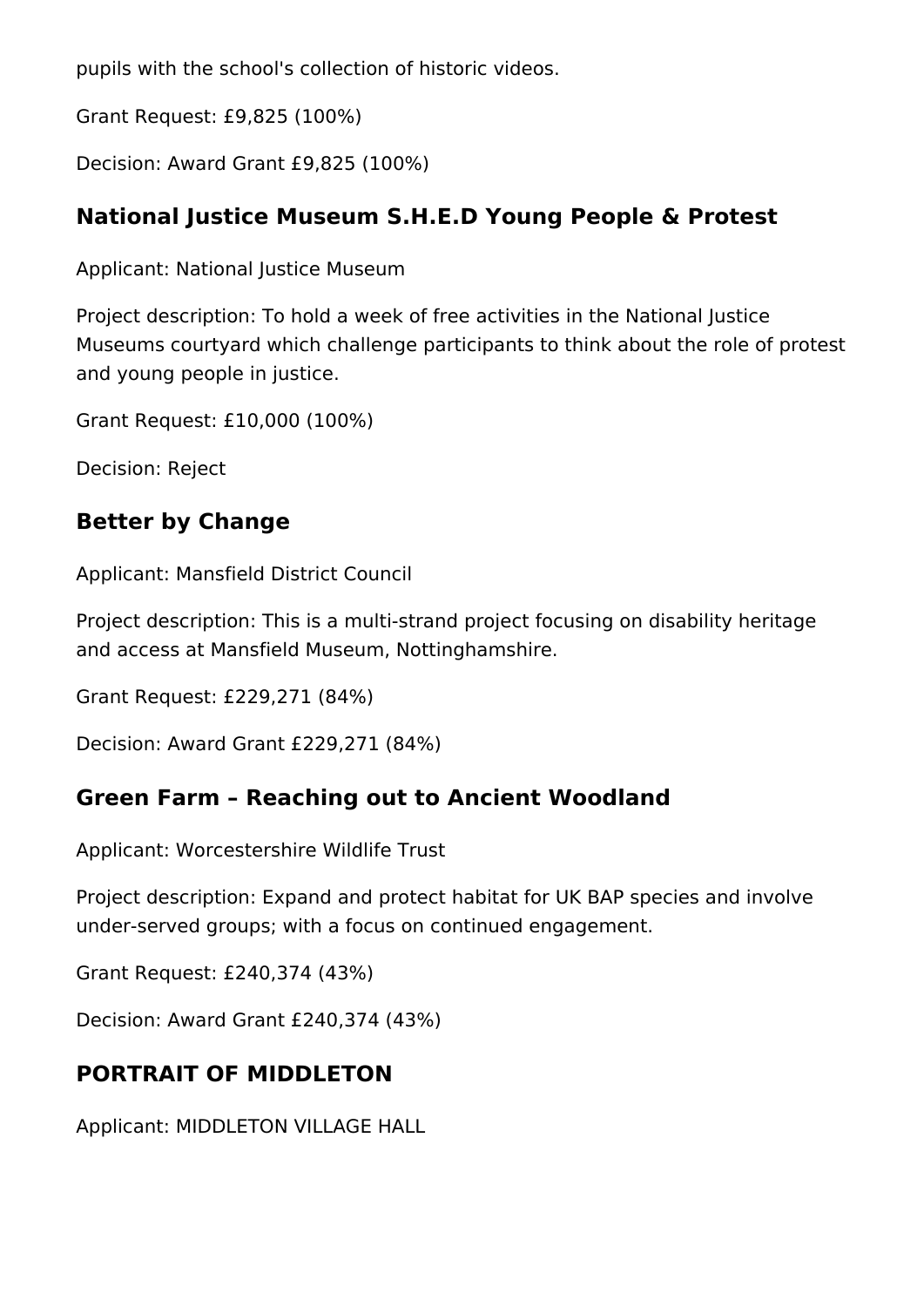Project description: The Portrait of Middleton is one aspect of the Middleton Bateman Festival which celebrates the 200th anniversary of the birth of Thomas Bateman, the Victorian archaeologist, whose tomb rests in Middleton-by-Youlgrave in Bakewell, Derbyshire. The project intends to photograph and record an oral history of every household in the village, along with key public places, to preserve a portrait of Middleton in 2022 which will form an exhibition and then an archive.

Grant Request: £3,702 (45%)

Decision: Award Grant £3,702 (45%)

# **Sharing Worcester's Porcelain Heritage: Creative Sustenance, Engagement and Exchange**

Applicant: Dyson Perrins Museum Trust T/A Museum of Royal Worcester

Project description: Widen the Museum Of Royal Worcester's reach to new audiences through an outreach programme targeting under-served priority groups, through community and museum based activities.

Grant Request: £223,000 (95%)

Decision: Award Grant £223,000 (95%)

# **50 year old TV gardens - Community Health & wellbeing project**

Applicant: Society for Horticultural Therapy t/a Thrive

Project description: To fund a programme of capital improvements to accessibility, and activities and events to reach a wider local audience. This is to mark the 50th anniversary of the TV Gardens located in Kings Heath Park, Birmingham. Formerly used as the original garden for the BBC programme Gardener's World, it is now used to the deliver therapeutic horticulture programmes to a range of groups and individuals.

Grant Request: £249,999 (78%)

Decision: Award Grant £249,999 (78%)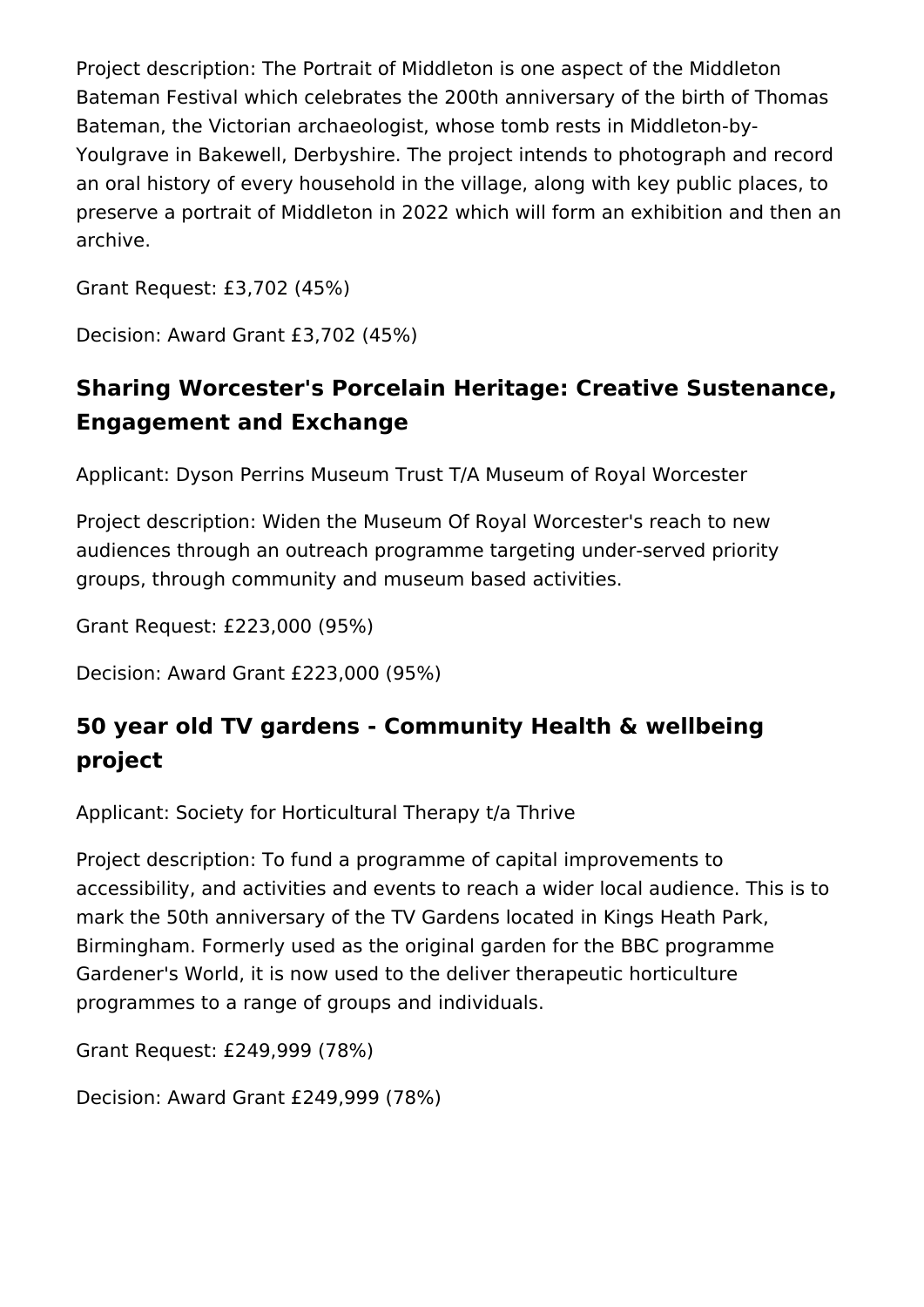# **CO-CURATING LUTON: 'Place-making' – building infrastructure to deliver (and celebrate) a 'community owned' Heritage Implementation Plan**

Applicant: Luton Borough Council

Project description: Co-create a heritage plan with the community, facilitate training and cooperation, offer community grants, and hold Heritage Open Days and a conference.

Grant Request: £249,571 (98%)

Decision: Award Grant £249,571 (98%)

#### **Sikh to Discover**

Applicant: Arts and Health LTD

Project description: Produce a series of themed podcasts that capture the heritage and untold stories of the Punjabi community in Birmingham. They will explore the language, memories and culture, and be co-created with the local community, who will be engaged through networks and publicity activities.

Grant Request: £8,270 (100%)

Decision: Award Grant £8,270 (100%)

#### **The Colour of Love in Education**

Applicant: Freedom Arts

Project description: Consult on and market a set of Key Stage 1–4 History and English educational resource packs, and develop and deliver a scheme of community-based activities, which explore the topic of mixed-race relationships.

Grant Request: £227,594 (100%)

Decision: Reject

# **A History of Boxing in the Black Country**

Applicant: Support Futures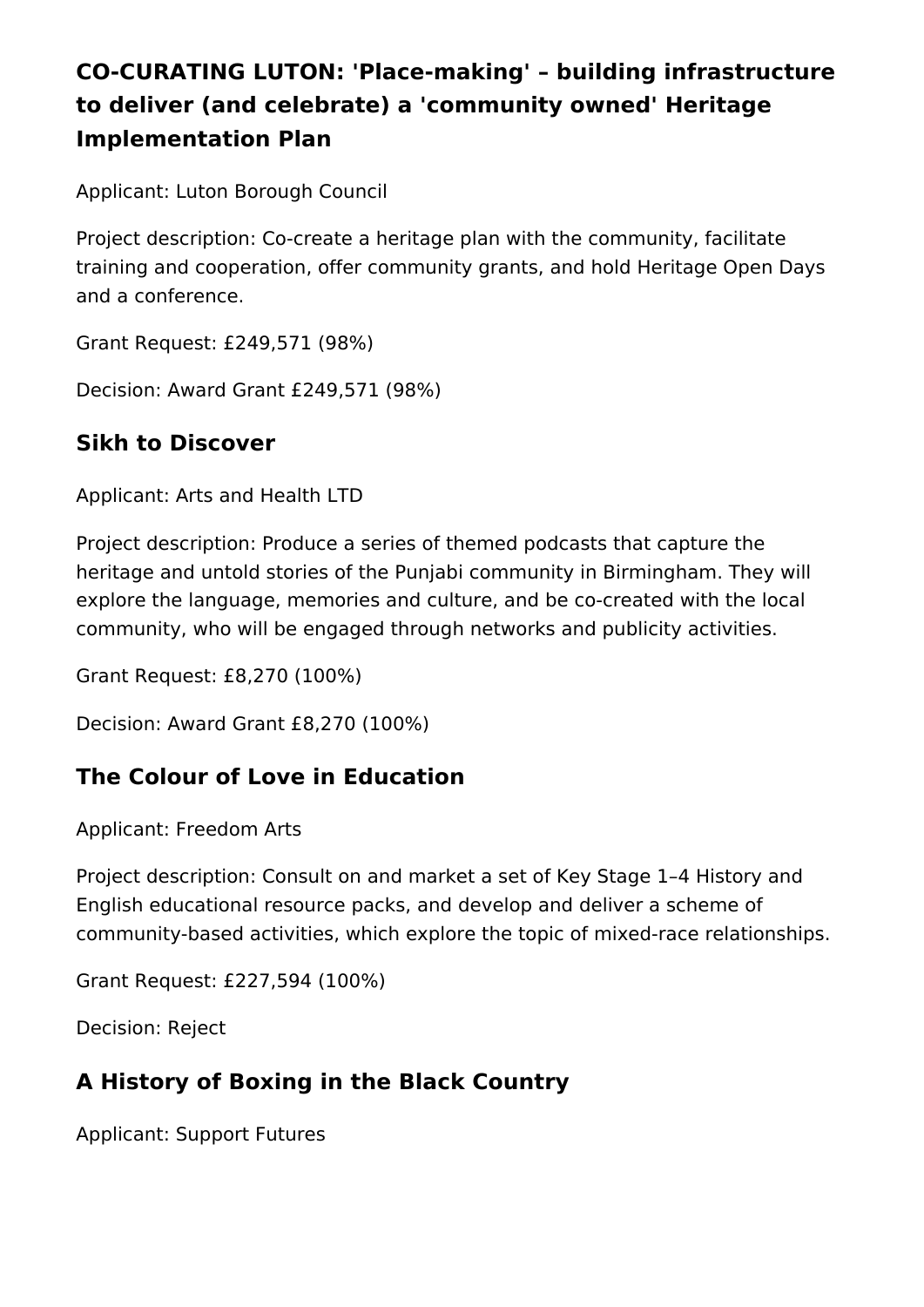Project description: This project will explore and bring to greater public light, the history of boxing in the Black Country.

Grant Request: £9,250 (100%)

Decision: Award Grant £9,250 (100%)

# **A history of Solihull Moors FC**

Applicant: Solihull Moors Foundation

Project description: Explore the history of Solihull Moors Football Club based in Solihull, West Midlands, which was formed by the merger of two local teams, Moor Green and Solihull Borough in 2007.

Grant Request: £9,840 (100%)

Decision: Award Grant £9,840 (100%)

# **Henley Railway Station Building Renovation & Heritage Project**

Applicant: Friends of Henley Railway Station

Project description: Restore and refurbish the station building at Henley-In-Arden Station, Warwickshire.

Grant Request: £99,800 (34%)

Decision: Reject

# **Transforming Communities**

Applicant: The Parochial Church Council of St Mary Magdalene, Tanworth in Arden

Project description: To make a Grade I listed church more accessible, complementing a wider programme of works which is being funded separately.

Grant Request: £19,407 (100%)

Decision: Reject

# **Blast with the Past**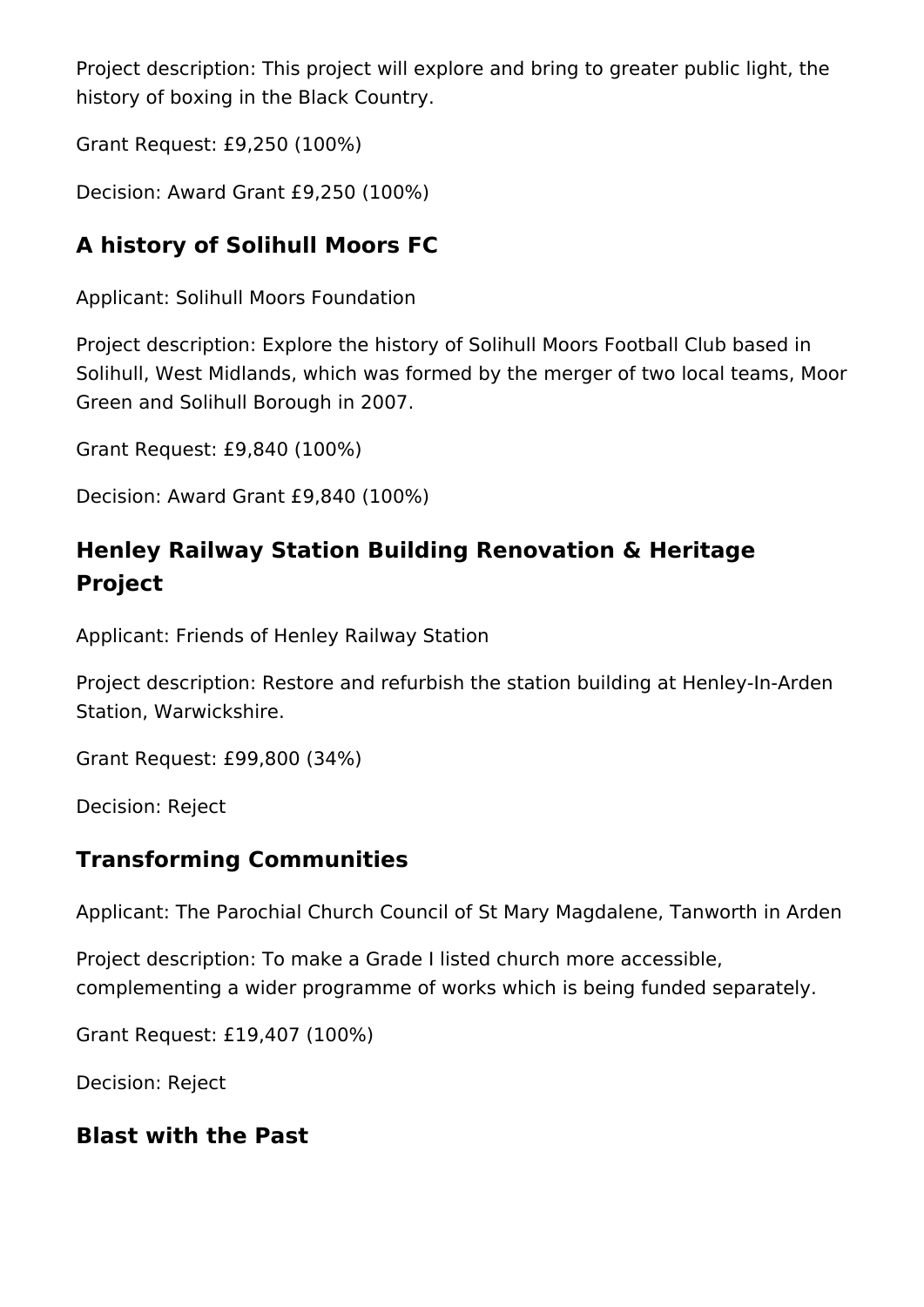#### Applicant: Involve Heritage CIC

Project description: Hold a series of educational sessions for families and homeschooled children in Nottinghamshire. Groups would learn about local heritage sites and their importance – for example, the role of the Trent in Viking invasion or Creswell Crags for hunter-gathers. This will be through classes where hands-on, skills-based learning, such as coil pottery, would be offered alongside worksheets and discussions.

Grant Request: £9,950 (100%)

Decision: Reject

#### **Our Secret Garden**

Applicant: Grimley & Holt Primary School PTFA

Project description: To undertake surveying and physical improvements to a four acre area of land in Grimley Village, Worcestershire.

Grant Request: £109,690 (97%)

Decision: Reject

#### **Grime's Graves – Digging Deeper**

Applicant: The English Heritage Trust

Project description: This project will develop interpretation and engagement at the Grime's Graves Neolithic site in Lynford on the border of Norfolk and Suffolk.

Grant Request: £216,581 (71%)

Decision: Award Grant £216,581 (71%)

#### **Mattishall All Saints church clock**

Applicant: Mattishall Parish Council

Project description: To install an autowind system to the clock mechanism at All Saints Church in the village. The Church is Grade I listed and located in Mattishall, in Breckland, Norfolk.

Grant Request: £8,397 (100%)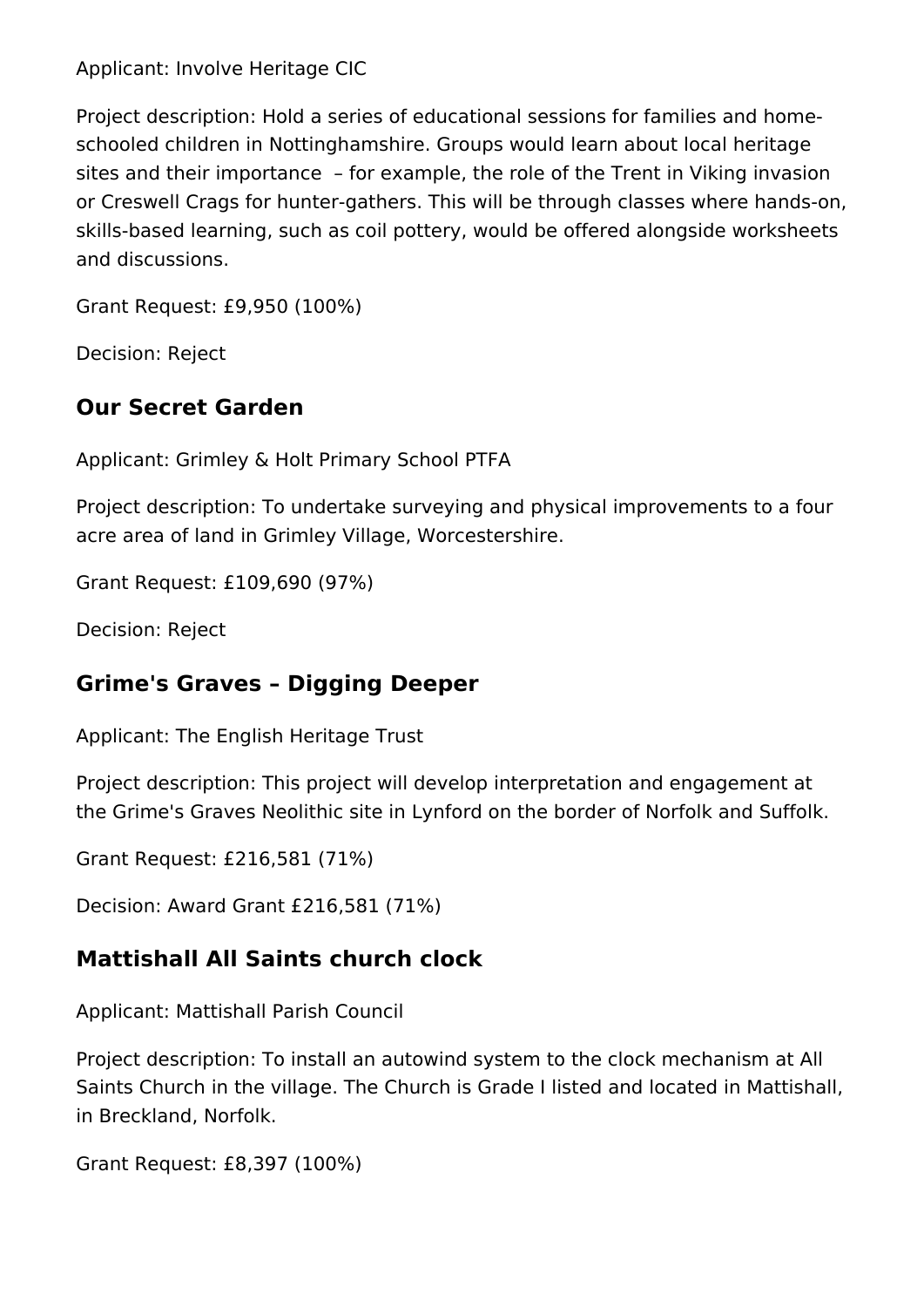Decision: Reject

#### **Birmingham's Commonwealth Heritage – the Lunar Legacy**

Applicant: The Lunar Society

Project description: Explore the heritage of the Lunar Society: what they achieved and gave to the world, and the positive impact of citizens of Commonwealth Countries on Birmingham.

Grant Request: £89,000 (99%)

Decision: Award Grant £89,000 (99%)

#### **Giving Back - Sustainable Fashion**

Applicant: Ahmed Khalifa

Project description: This project proposes setting up a sustainable fashion business over a year-long period.

Grant Request: £9,985 (100%)

Decision: Reject

#### **Immersive Antarctica: community consultation**

Applicant: UK Antarctic Heritage Trust

Project description: Carry out community consultation in support of a broader project to develop digital presentations of UK heritage on Antarctica, aiming to offer remote access and digital models of sites for interactive storytelling.

Grant Request: £6,960 (100%)

Decision: Reject

#### **Chronicles of Greyfriars**

Applicant: Art Branches CIC

Project description: This project in Dunwich, East Suffolk, aims to record the composition and histories of building stones in Greyfriars (a Franciscan friary) and the Chapel of St James' Leper Hospital. The project will hold a series of workshops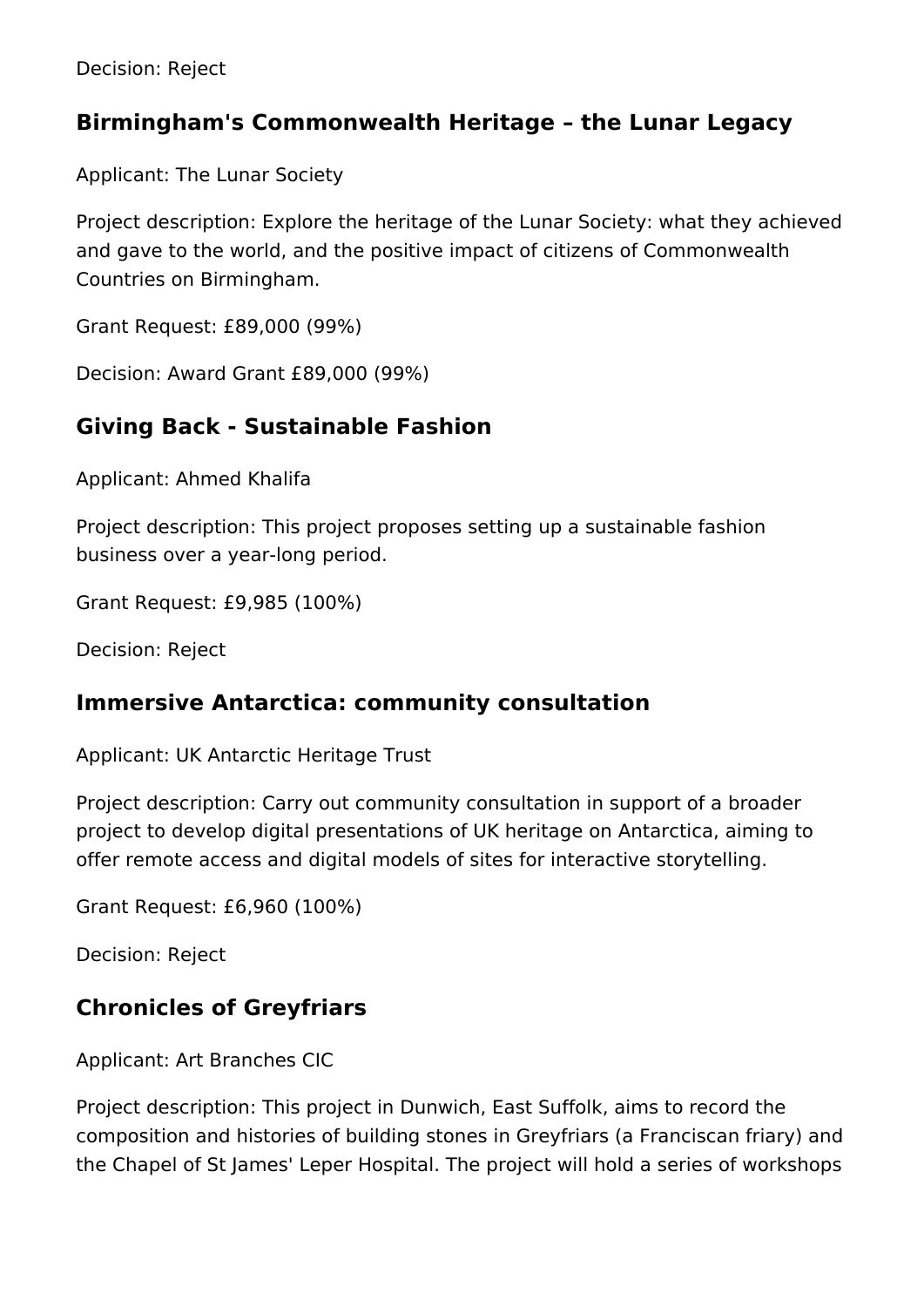to engage local people and vulnerable people from across the county in this heritage.

Grant Request: £94,942 (100%)

Decision: Award Grant £94,942 (100%)

# **Community Allotment/Core Costs**

Applicant: Rawcous CIC

Project description: Support continuing delivery of SEND (Special Educational Needs & Disabilities) based activities on a community allotment in Southend-on-Sea.

Grant Request: £9,815 (100%)

Decision: Reject

# **St Stephen's Church – Spire project**

Applicant: Higham Parochial Church Council

Project description: To undertake capital repairs to St Stephen's Church, Higham in Bury St Edmunds.

Grant Request: £95,000 (93%)

Decision: Reject

# **Southend Heritage Dyeing Project**

Applicant: Trust Links Ltd

Project description: To run workshops on the history of dyeing, use historical fabric dyeing methods and extracting plant pigments inspired by disappearing material culture, folk and craft traditions. These workshops are hoped to break down barriers between communities and share heritage more widely.

Grant Request: £10,000 (100%)

Decision: Award Grant £10,000 (100%)

# **Opening Up a World of Colour**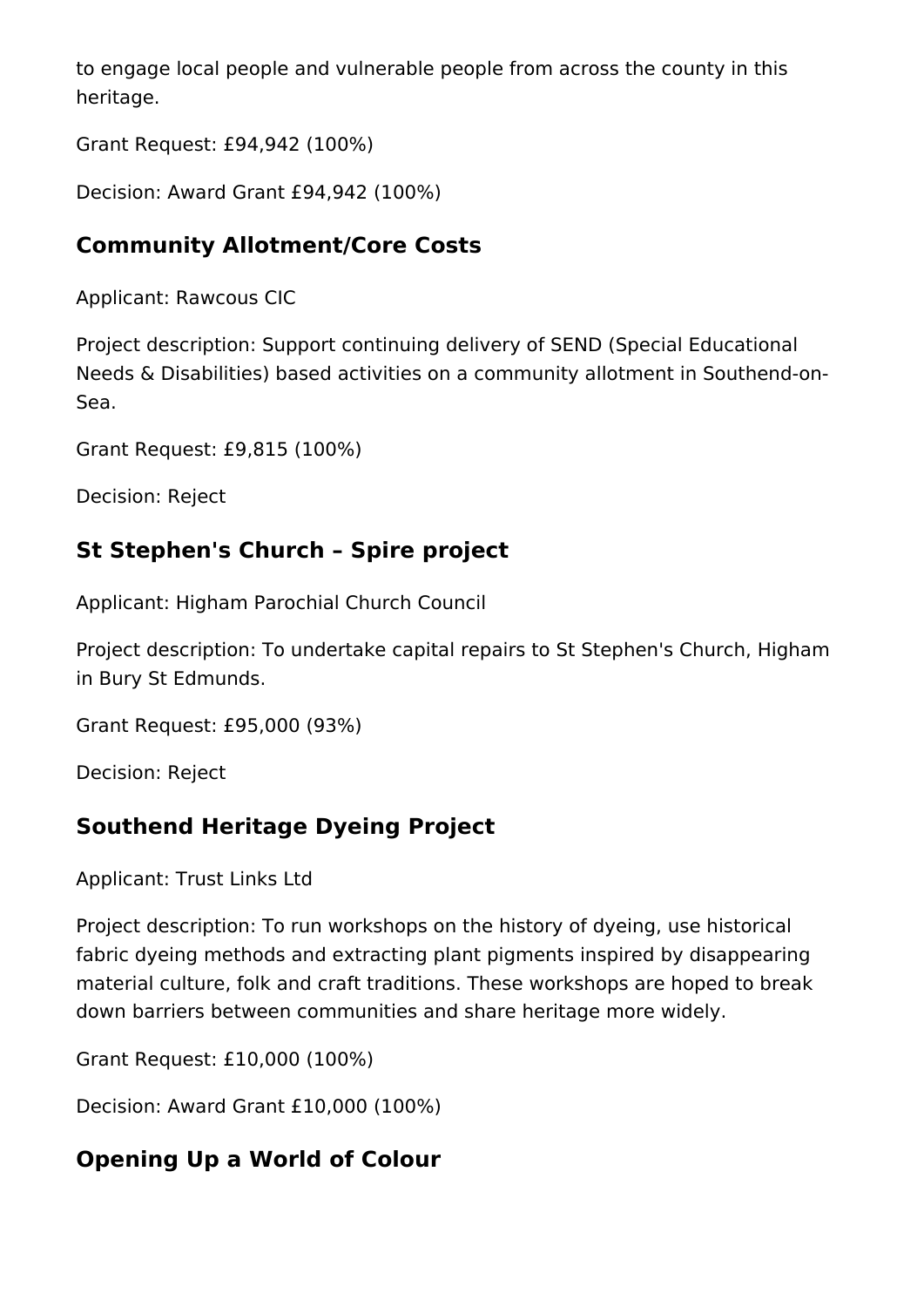Applicant: The University of Cambridge

Project description: Promote living heritage as an important part of Cambridge's response to COVID-19 and develop new audiences and opportunities for teachers and volunteers.

Grant Request: £6,772 (100%)

Decision: Reject

# **Yaxley- from Doomsday to Digital**

Applicant: Fenland Youth Radio CIC

Project description: Research the history of Yaxley, Peterborough, sharing findings through a podcast/radio series, a booklet and online. It will also deliver a celebration event.

Grant Request: £9,400 (100%)

Decision: Award Grant £9,400 (100%)

# **Potterhanworth Local History Project**

Applicant: Potterhanworth Parish Council

Project description: This project will work in partnership with Bishop Grosseteste University's history department, county archives, the local primary school and church to interpret village history and mark the Queen's Jubilee.

Grant Request: £9,000 (90%)

Decision: Award Grant £9,000 (90%)

# **Public health – Personal Experience: developing a record of the COVID-19 pandemic for Essex.**

Applicant: Essex Records Office

Project description: Develop an accessible resource of the oral testimonies of Essex residents' experiences of the COVID-19 pandemic, aiming to capture the different ways the pandemic has been experienced within the county, and the varied contributions that have been made to the response.